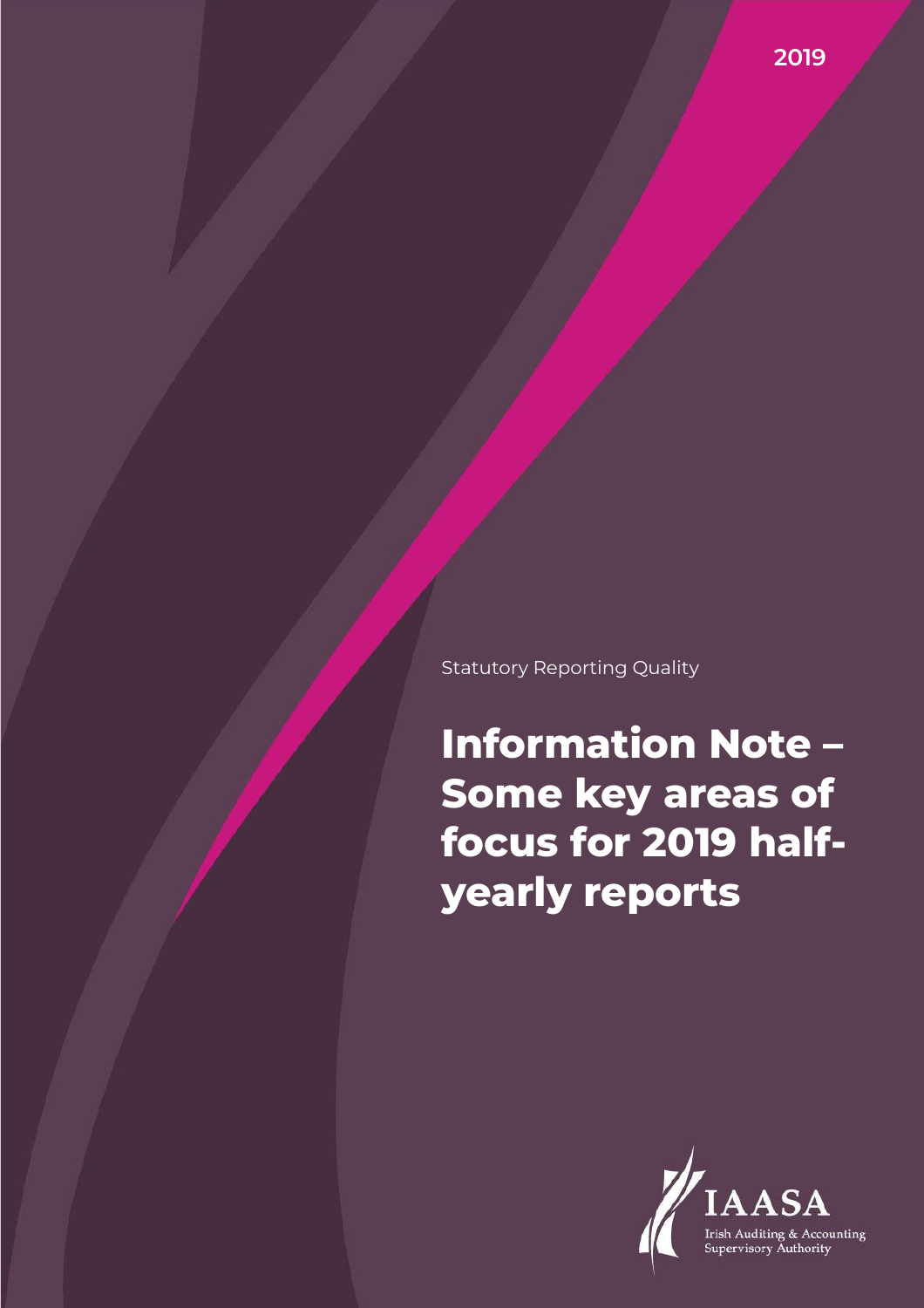# **MISSION**

**To contribute to Ireland having a strong regulatory environment in which to do business by supervising and promoting high quality financial reporting, auditing and effective regulation of the accounting profession in the public interest**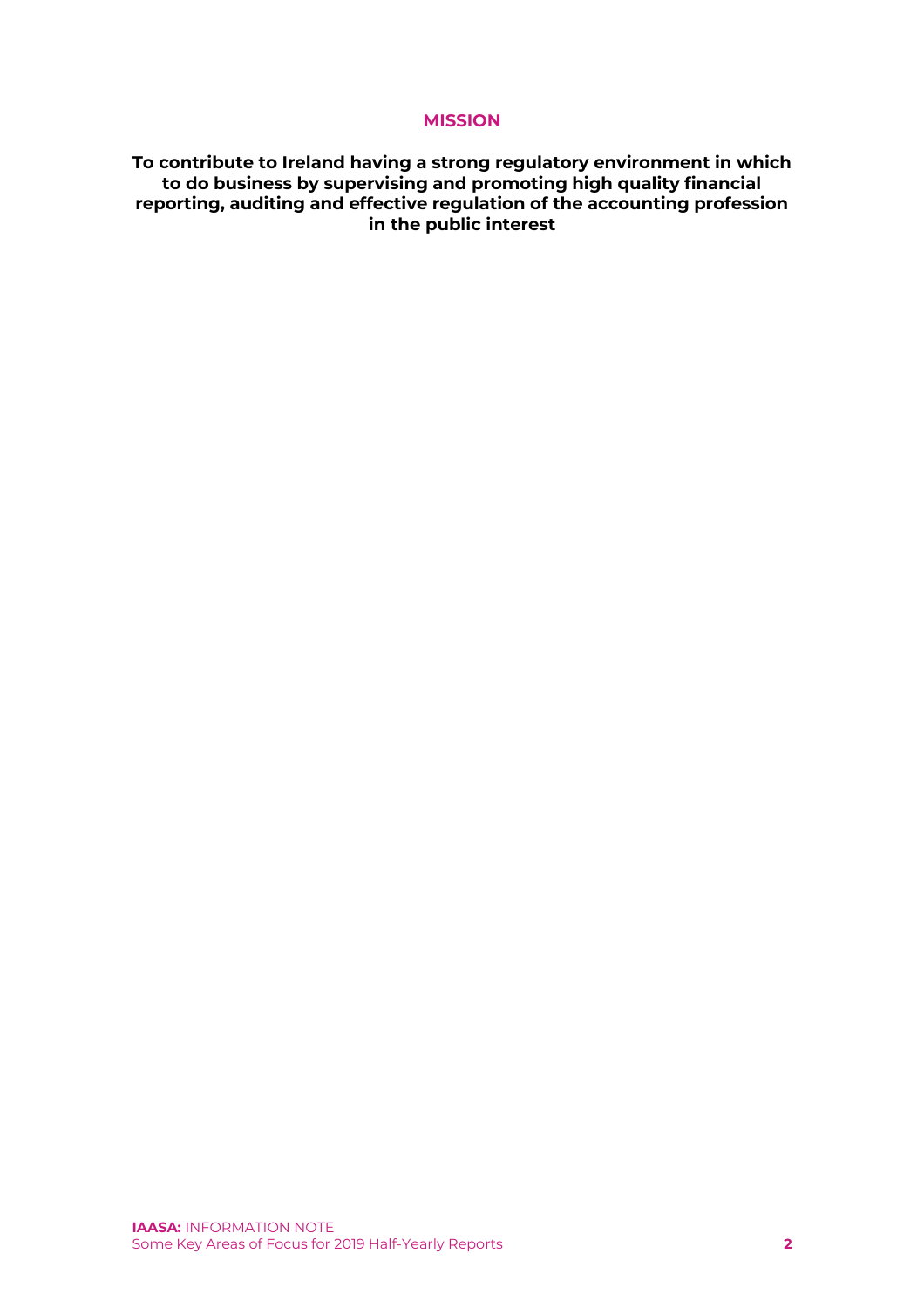# **INFORMATION NOTE**

## **SOME KEY AREAS OF FOCUS FOR 2019 HALF-YEARLY REPORTS**

This Information Note is being published to coincide with the preparation of issuers' 2019 half-yearly financial reports.

The purpose of this Information Note is to remind management and those charged with governance of some key areas of focus where IAASA have noted instances of apparent non-compliance with financial reporting standards in the past and thereby contribute to the preparation of high quality half-yearly financial reports by issuers.

#### **1. IFRS 16** *Leases*

IFRS 16 *Leases* is applicable for reporting periods beginning on or after 1 January 2019.

Issuers are reminded of the disclosure requirements set out in paragraph 16A(a) of IAS 34 *Interim Financial Reporting* regarding the nature and effect of changes in an issuer's accounting policies since the most recent annual financial statements.

IAS 34.16A(a) requires that an issuer shall include the following information in the notes to its interim financial statements or elsewhere in the interim financial report:

'*a statement that the same accounting policies and methods of computation are followed in the interim financial statements as compared with the most recent annual financial statements or, if those policies or methods have been changed, a description of the nature and effect of the change*'

Issuers should carefully consider the level of disclosure to be provided in the half-yearly financial report setting out the impact of applying the IFRS 16 requirements. Disclosures should avoid a 'boilerplate' repetition of the Standard itself; issuers should provide entity specific information describing the accounting policies that have been applied from 1 January 2019 and outline the nature and impact that any change in the accounting policy has had on the half-yearly financial statements in quantitative and qualitative terms.

## **2. IFRS 3** *Business Combinations*

Issuers are reminded of the requirements of IAS 34.16A(i) regarding changes in the composition of the issuer since the previous year-end including, in particular, business combinations. IAS 34.16A(i) requires that an issuer shall include the following information in the half-yearly financial statements: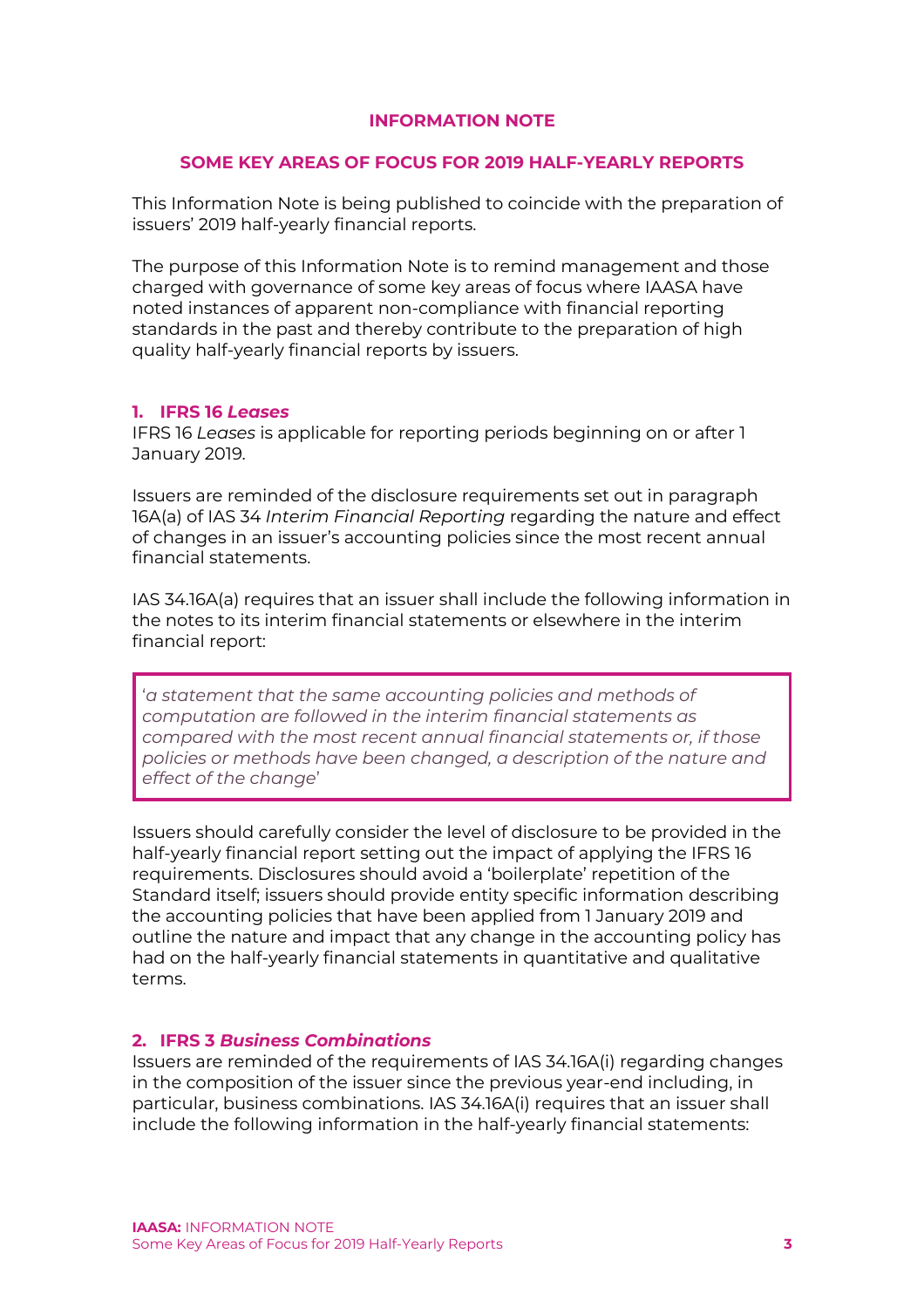'*the effect of changes in the composition of the entity during the interim period, including business combinations, obtaining or losing control of subsidiaries and long-term investments, restructurings, and discontinued operations. In the case of business combinations, the entity shall disclose the information required by IFRS 3* Business Combinations'

IAASA expects that in instances where individually or collectively material business combinations have occurred during the half-year period, issuers will provide detailed disclosures sufficient to comply in full with the relevant IAS 34 requirement (i.e. those set out in IFRS 3.B64-B67) in the half-yearly financial report.

## **3. IFRS 15** *Revenue from Contracts with Customers* **– disaggregation of revenue**

IFRS 15.114-115 require:

- (a) an issuer to disclose disaggregation of revenue into categories that depict how revenue and cash flows are affected by economic factors; and
- (b) that disclosures must provide sufficient information to enable users to understand the relationship between the disaggregated revenue and the revenue information that is disclosed for each operating segment.

Issuers are reminded that IAS 34.16A(l) requires an issuer to disclose the following in the half-yearly financial statements:

'*the disaggregation of revenue from contracts with customers required by paragraphs 114-115 of IFRS 15* Revenue from Contracts with Customers*.*'

IAASA expects that all the disclosures required by IFRS 15.114-115 regarding the disaggregation of revenue will be provided in issuers' half-yearly financial reports.

## **4. IFRS 13** *Financial Instruments*

IAS 34.16A(j) requires than an issuer's half-yearly financial report shall disclose:

'*for financial instruments, the disclosures about fair value required by paragraph 91-93(h), 94-96, 98 and 99 of IFRS 13* Fair Value Measurement *and paragraphs 25, 26 and 28-30 of IFRS 7* Financial Instruments: Disclosures.'

IAASA reminds issuers that the disclosures in the half-yearly financial reports regarding financial instruments held by the issuer should comply in full with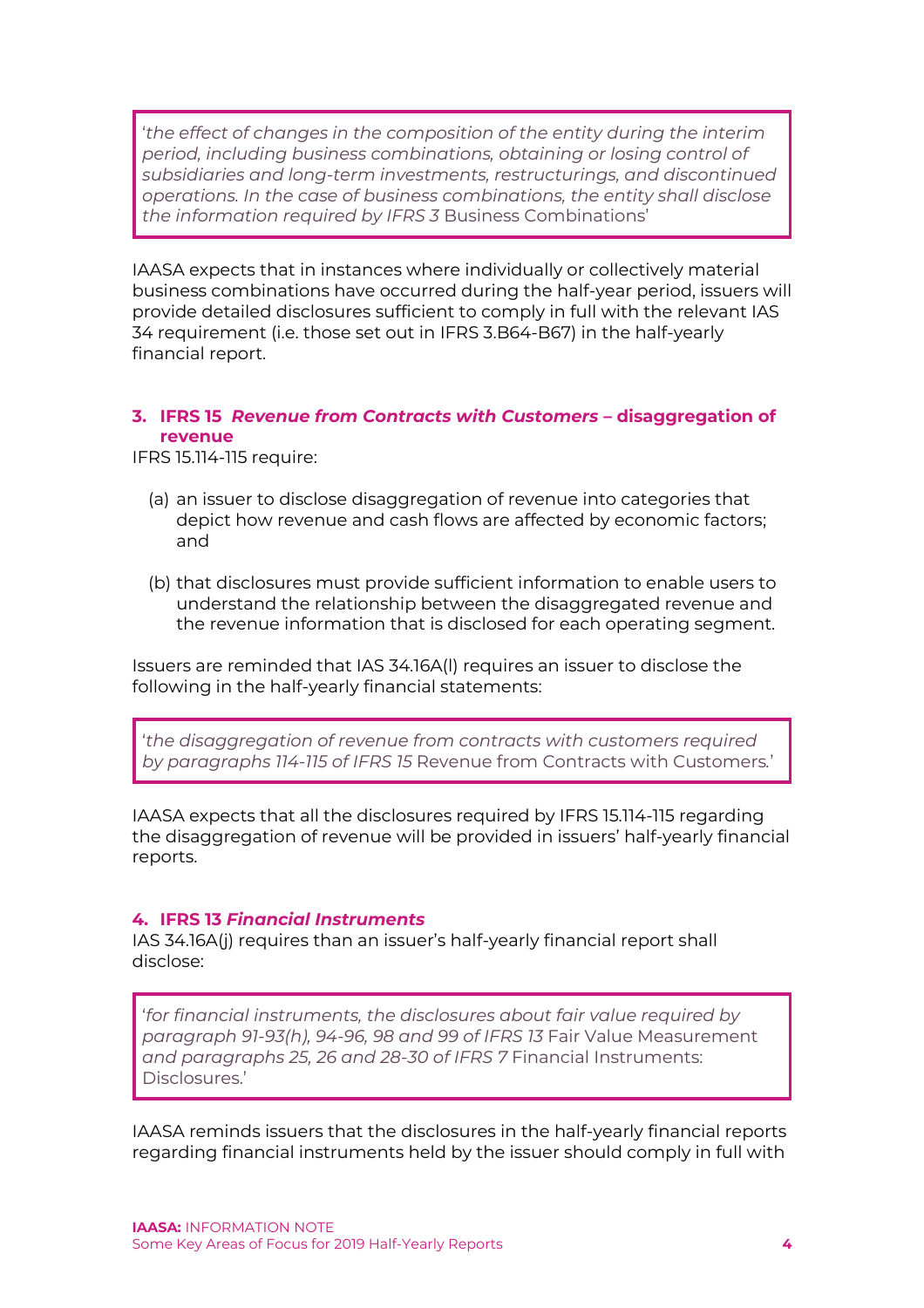the disclosures required by IFRS 13.91-93(h), IFRS 13.94-96, IFRS 13.98-99, IFRS 7.25-26 and IFRS 7.28-30.

Furthermore, IAS 34.15B provides a non-exhaustive list of events and transactions for which disclosures would be required in the half-yearly financial report if the event or transaction list is deemed significant.

IAS 34.15B(k) states that one of these events or transactions is:

'*transfers between levels of the fair value hierarchy used in measuring the fair value of financial instruments*'

Issuers are reminded that in instances when significant transfers between levels of the fair value hierarchy for financial instruments occur, disclosures are required in the half-yearly financial report that provide sufficient information on the reasons for those transfers.

#### **Disclaimer**

Whilst every effort has been made to ensure the accuracy of the information contained in this document, IAASA accepts no responsibility or liability howsoever arising from any errors, inaccuracies, or omissions occurring. IAASA reserves the right to take action, or refrain from taking action, which may or may not be in accordance with this document